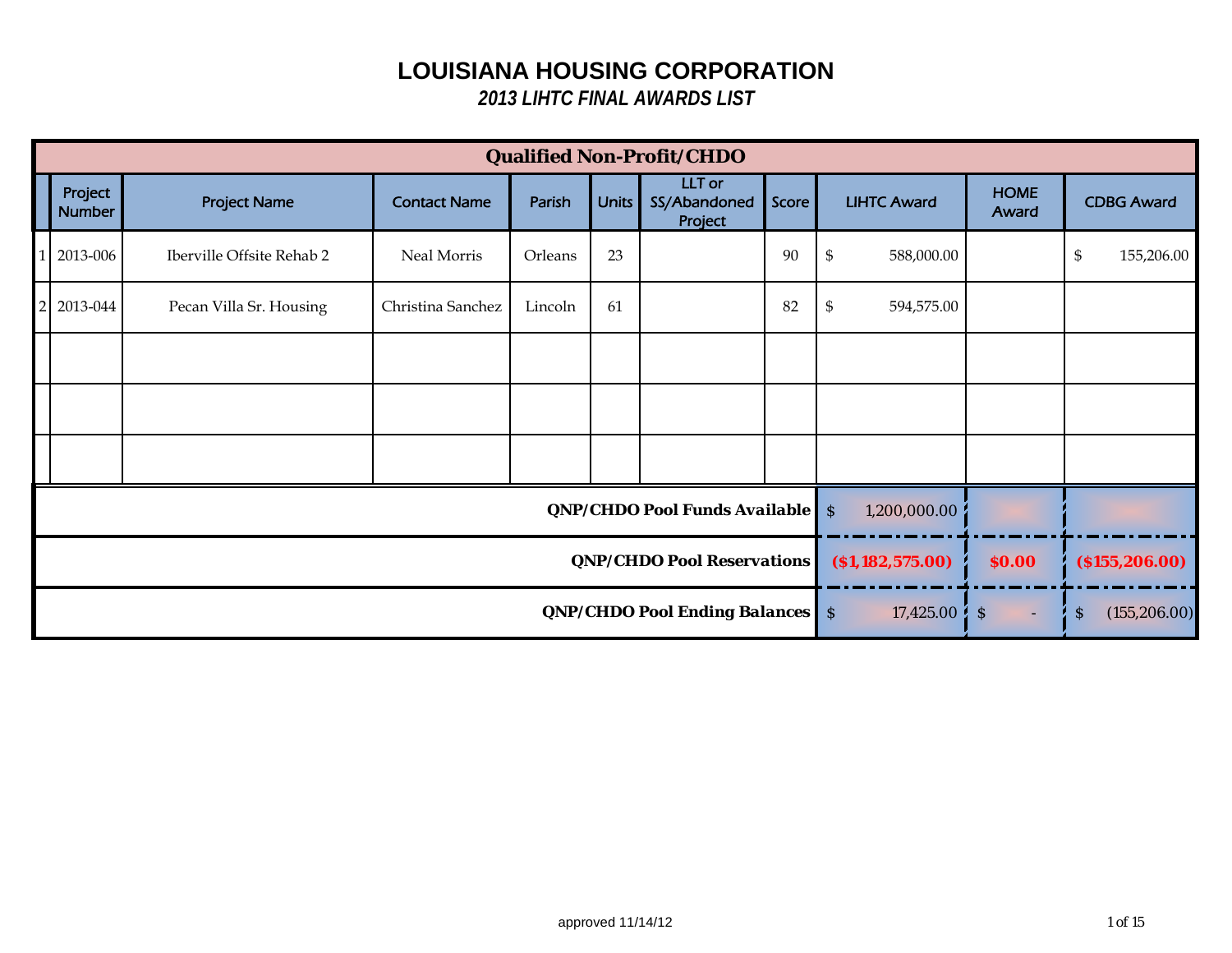|                          |                     |                     |                                                              |                                      | <b>General Sub-Pool</b>                              |              |                  |                    |                   |
|--------------------------|---------------------|---------------------|--------------------------------------------------------------|--------------------------------------|------------------------------------------------------|--------------|------------------|--------------------|-------------------|
| Project<br><b>Number</b> | <b>Project Name</b> | <b>Contact Name</b> | Parish                                                       | Units                                | LLT or<br>SS/Abandoned<br>Project                    | Score        | General          | <b>HOME Award</b>  | <b>CDBG Award</b> |
| 2013-043                 | Terraces of Hammond | Arby Smith          | Tangipahoa                                                   | 80                                   |                                                      | 94.5         | \$<br>600,000.00 | 500,000.00<br>- \$ |                   |
| 2013-022                 | Cherry Point        | James Freeman       | Tangipahoa                                                   | 27                                   |                                                      | 92           | \$<br>579,999.00 |                    |                   |
|                          |                     |                     |                                                              |                                      | <b>District 1 General Sub-Pool Funds Available</b> S |              | 1,259,884.00     |                    |                   |
|                          |                     |                     | District 1 General Sub-Pool Reservations   \$ (1,179,999.00) | $(500,000.00)$ $\mid$ \$<br><b>S</b> |                                                      |              |                  |                    |                   |
|                          |                     |                     | <b>District 1 General Sub-Pool Ending Balances</b> S         | 79,885.00                            |                                                      | <sup>S</sup> |                  |                    |                   |

|                          |                     |                     |                                                    |                            | <b>Rural Sub-Pool</b>                           |              |        |                     |                   |
|--------------------------|---------------------|---------------------|----------------------------------------------------|----------------------------|-------------------------------------------------|--------------|--------|---------------------|-------------------|
| Project<br><b>Number</b> | <b>Project Name</b> | <b>Contact Name</b> | Parish                                             | Units                      | LLT or<br>SS/Abandoned<br>Project               | Score        | Rural  | <b>HOME Award</b>   | <b>CDBG Award</b> |
|                          |                     |                     |                                                    |                            |                                                 |              |        |                     |                   |
|                          |                     |                     | <b>District 1 Rural Sub-Pool Funds Available</b> S | 314,971.00                 |                                                 |              |        |                     |                   |
|                          |                     |                     |                                                    |                            | <b>District 1 Rural Sub-Pool Reservations</b> S |              | $\sim$ | $\cdot$ s<br>$\sim$ | i s               |
|                          |                     |                     | <b>District 1 Rural Sub-Pool Ending Balances</b> S | $314,971.00$ $\uparrow$ \$ | $\sim$                                          | <sub>S</sub> |        |                     |                   |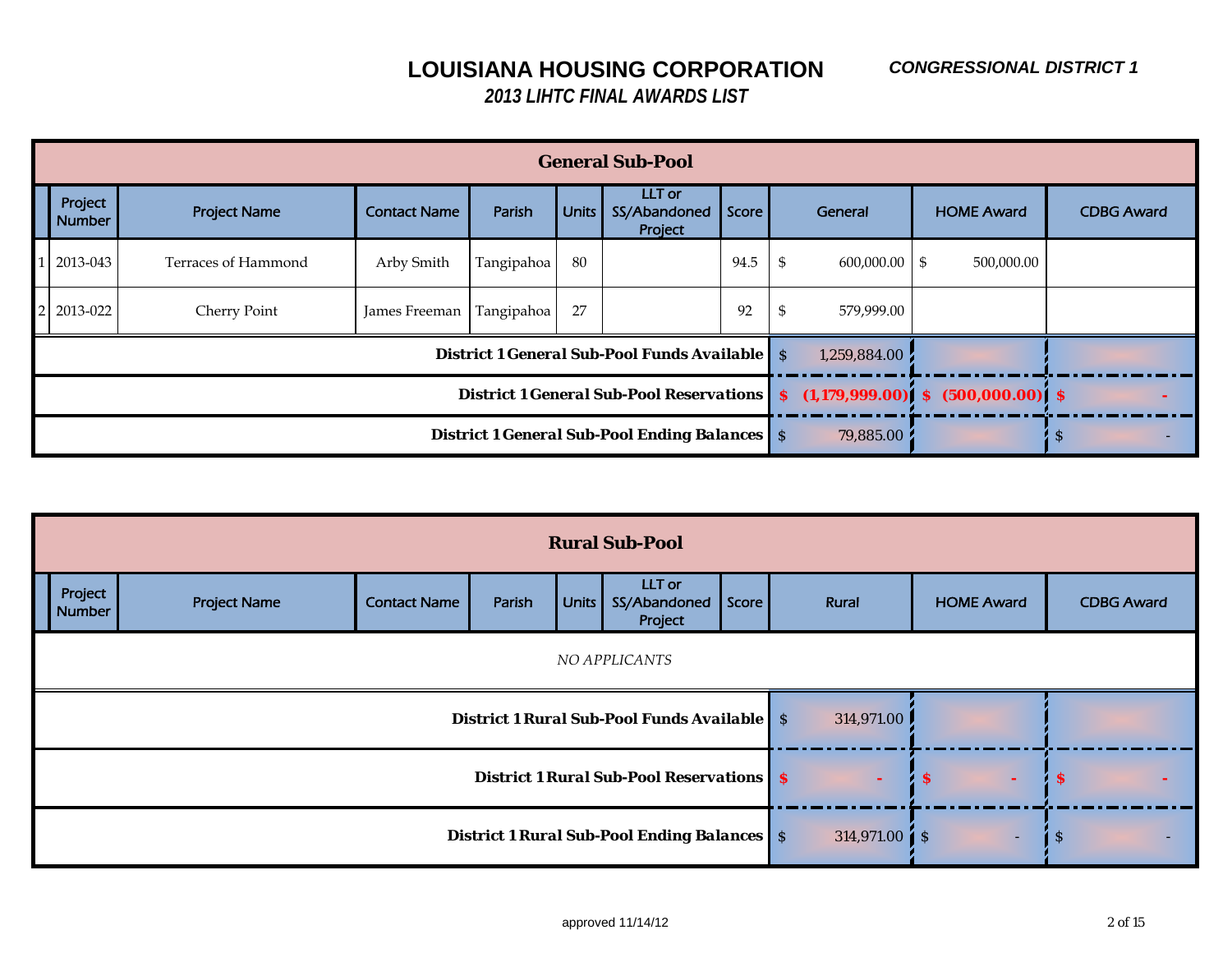|                          |                     |                     |                                     | <b>Collapsed Statewide (District 1)</b>             |                          |                                            |                   |                   |
|--------------------------|---------------------|---------------------|-------------------------------------|-----------------------------------------------------|--------------------------|--------------------------------------------|-------------------|-------------------|
| Project<br><b>Number</b> | <b>Project Name</b> | <b>Contact Name</b> | Parish                              | LLT or<br>Units SS/Abandoned<br>Project             | Score                    | <b>Collapsed Statewide</b><br>(District 1) | <b>HOME Award</b> | <b>CDBG Award</b> |
|                          |                     |                     |                                     | INSUFFICIENT CREDITS REMAINING                      |                          |                                            |                   |                   |
|                          |                     |                     | <b>District 1 Funds Remaining S</b> | 394,856.00                                          |                          |                                            |                   |                   |
|                          |                     |                     |                                     | <b>District 1 Collapsed Sub-Pool Reservations S</b> |                          | ÷                                          | $\mathbf{s}$      | <b>S</b>          |
|                          |                     |                     | <b>District 1 Ending Balances</b> S | 394,856.00 $\frac{1}{5}$ \$                         | $\overline{\phantom{a}}$ | $\boldsymbol{\mathsf{S}}$                  |                   |                   |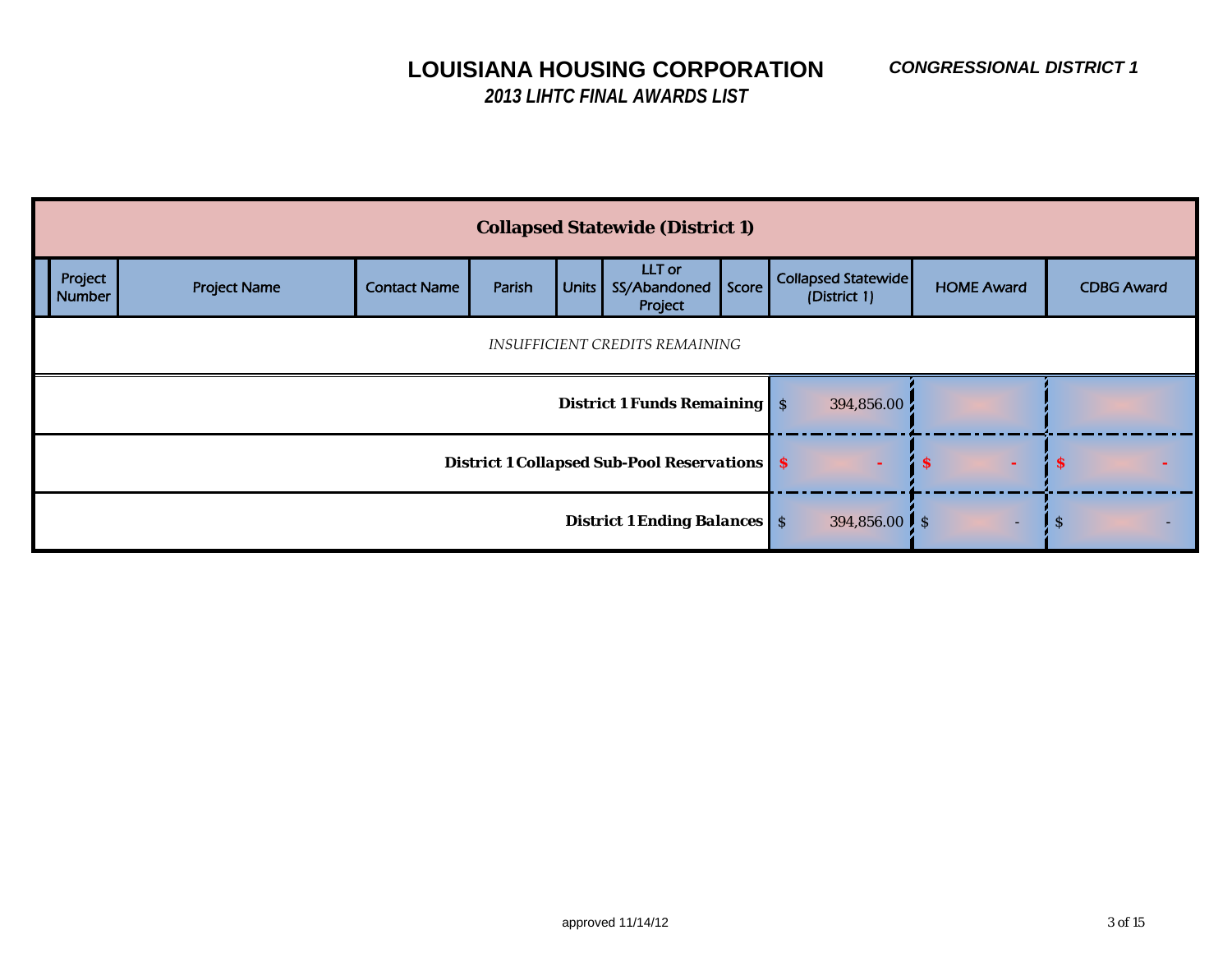|                |                          |                           |                     |                                                      |                       | <b>General Sub-Pool</b>                     |                 |                              |                   |                   |
|----------------|--------------------------|---------------------------|---------------------|------------------------------------------------------|-----------------------|---------------------------------------------|-----------------|------------------------------|-------------------|-------------------|
|                | Project<br><b>Number</b> | <b>Project Name</b>       | <b>Contact Name</b> | Parish                                               | <b>Units</b>          | LLT or<br>SS/Abandoned<br>Project           | Score           | General                      | <b>HOME Award</b> | <b>CDBG Award</b> |
|                | 2013-005                 | Iberville Offsite Rehab I | Neal Morris         | Orleans                                              | 23                    |                                             | 100             | 588,000.00<br>S              |                   | 155,206.00<br>\$  |
| $\overline{2}$ | 2013-021                 | Roman-Bienville Homes     | James Neville       | Orleans                                              | 31                    |                                             | 90              | 600,000.00                   |                   | 450,000.00<br>\$  |
|                |                          |                           |                     |                                                      |                       | District 2 General Sub-Pool Funds Available |                 | <sub>S</sub><br>1,259,884.00 |                   |                   |
|                |                          |                           |                     | <b>District 2 General Sub-Pool Reservations</b>      | $$(1,188,000.00)$ $$$ |                                             | \$ (605,206.00) |                              |                   |                   |
|                |                          |                           |                     | <b>District 2 General Sub-Pool Ending Balances</b> S |                       | $71,884.00\,$ S                             |                 |                              |                   |                   |

|                          |                     |                                                    |                                                   | <b>Rural Sub-Pool</b>                              |                   |                   |  |  |
|--------------------------|---------------------|----------------------------------------------------|---------------------------------------------------|----------------------------------------------------|-------------------|-------------------|--|--|
| Project<br><b>Number</b> | <b>Project Name</b> | <b>Contact Name</b>                                | Score                                             | Rural                                              | <b>HOME Award</b> | <b>CDBG Award</b> |  |  |
|                          |                     |                                                    |                                                   |                                                    |                   |                   |  |  |
|                          |                     |                                                    |                                                   | <b>District 2 Rural Sub-Pool Funds Available</b> S |                   | 314,971.00        |  |  |
|                          |                     |                                                    | <b>District 2 Rural Sub-Pool Reservations   S</b> |                                                    | -S                | $\triangle$ S     |  |  |
|                          |                     | <b>District 2 Rural Sub-Pool Ending Balances</b> S |                                                   | $314,971.00$ S                                     |                   | ιs                |  |  |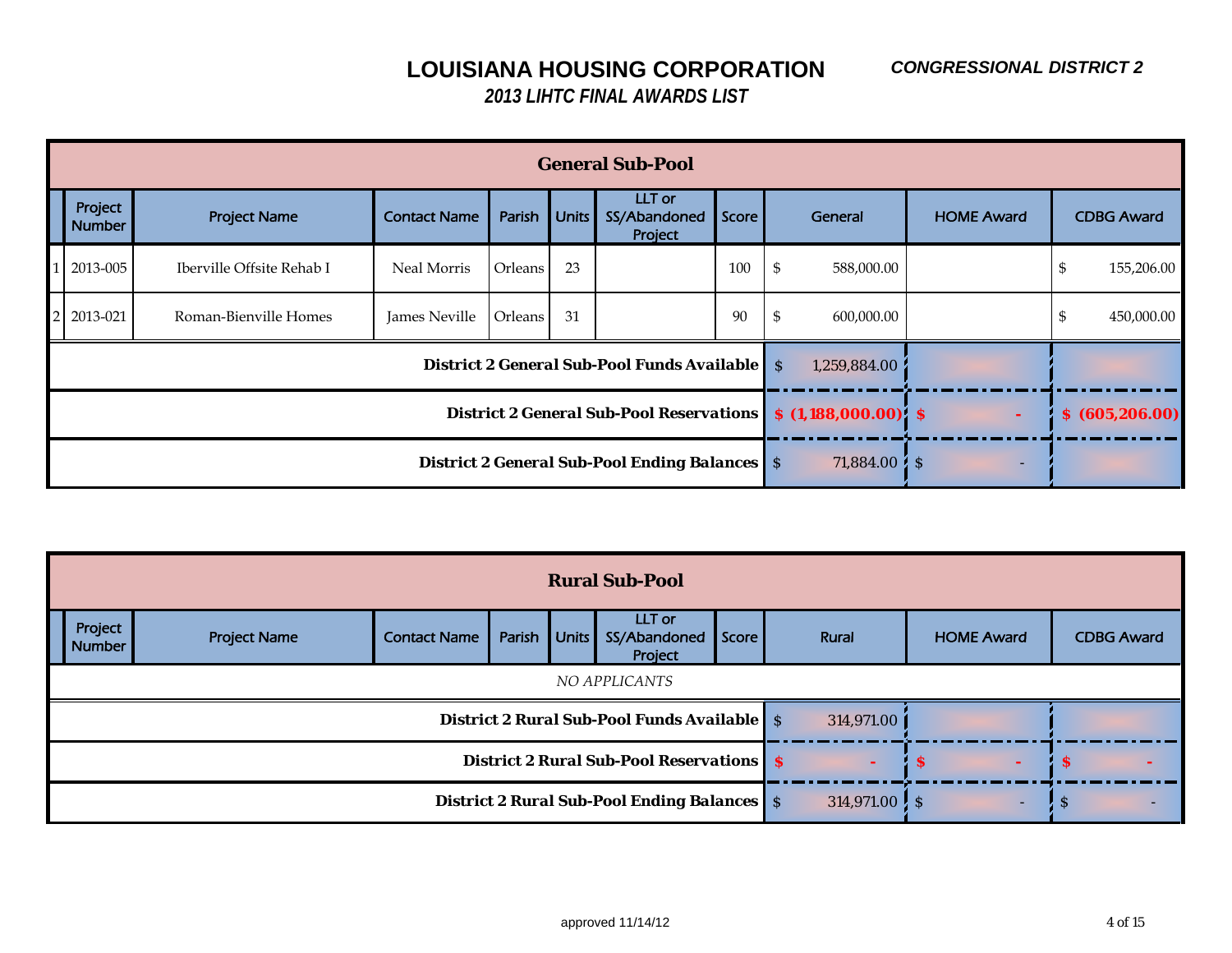#### *CONGRESSIONAL DISTRICT 2*

## **LOUISIANA HOUSING CORPORATION**

|                          |                     |                                                     |                                     |                         | <b>Collapsed Statewide (District 2)</b> |       |                                         |                   |                   |
|--------------------------|---------------------|-----------------------------------------------------|-------------------------------------|-------------------------|-----------------------------------------|-------|-----------------------------------------|-------------------|-------------------|
| Project<br><b>Number</b> | <b>Project Name</b> | <b>Contact Name</b>                                 | Parish                              | <b>Units</b>            | LLT or<br>SS/Abandoned<br>Project       | Score | Collapsed<br><b>Statewide (District</b> | <b>HOME Award</b> | <b>CDBG Award</b> |
|                          |                     | INSUFFICIENT CREDITS REMAINING                      |                                     |                         |                                         |       |                                         |                   |                   |
|                          |                     |                                                     |                                     |                         | <b>District 2 Funds Remaining S</b>     |       | 386,855.00                              |                   |                   |
|                          |                     | <b>District 2 Collapsed Sub-Pool Reservations S</b> |                                     | -S                      | -S                                      |       |                                         |                   |                   |
|                          |                     |                                                     | <b>District 2 Ending Balances</b> S | $386,855.00$ $\sqrt{S}$ | ۰                                       | Ð     |                                         |                   |                   |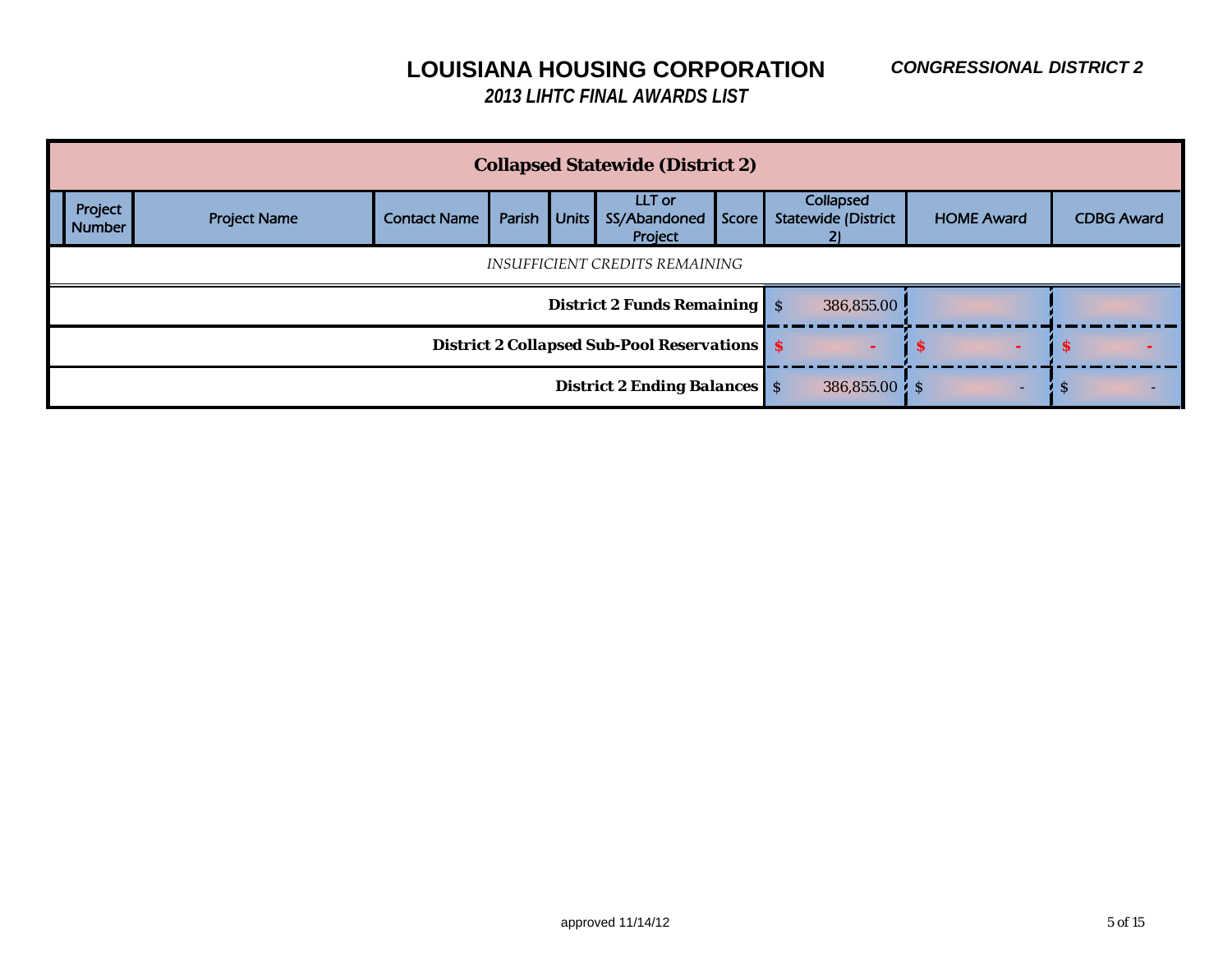|                          |                     |                     |                                                      |                       | <b>General Sub-Pool</b>                                |          |                  |                   |                   |
|--------------------------|---------------------|---------------------|------------------------------------------------------|-----------------------|--------------------------------------------------------|----------|------------------|-------------------|-------------------|
| Project<br><b>Number</b> | <b>Project Name</b> | <b>Contact Name</b> | Parish                                               | <b>Units</b>          | LLT or<br>SS/Abandoned<br>Project                      | Score    | General          | <b>HOME Award</b> | <b>CDBG Award</b> |
| 2013-018                 | Garden Park         | Greg Gachassin      | St. Martin                                           | 25                    |                                                        | 92       | 524,214.00<br>J  |                   |                   |
| 2013-014                 | Somerset Apartments | David Morrow        | Lafayette                                            | 47                    |                                                        | 82       | 496,618.00<br>-5 |                   |                   |
|                          |                     |                     |                                                      |                       | <b>District 3 General Sub-Pool Funds Available   S</b> |          | 1,259,884.00     |                   |                   |
|                          |                     |                     | <b>District 3 General Sub-Pool Reservations</b>      | $( $1,020,832.00)$ \$ |                                                        | <b>S</b> |                  |                   |                   |
|                          |                     |                     | <b>District 3 General Sub-Pool Ending Balances</b> S | 239,052.00            | l s<br>۰                                               |          |                  |                   |                   |

|                          |                      |                                                 |        |                                                    | <b>Rural Sub-Pool</b>                              |          |                    |            |                   |                   |  |
|--------------------------|----------------------|-------------------------------------------------|--------|----------------------------------------------------|----------------------------------------------------|----------|--------------------|------------|-------------------|-------------------|--|
| Project<br><b>Number</b> | <b>Project Name</b>  | <b>Contact Name</b>                             | Parish | <b>Units</b>                                       | LLT or<br>SS/Abandoned<br>Project                  | Score    |                    | Rural      | <b>HOME Award</b> | <b>CDBG Award</b> |  |
| 2013-014                 | Churchill Apartments | Herbert J. Peterson                             | Acadia | 31                                                 |                                                    | 71.5     | - \$               | 221,024.00 |                   |                   |  |
|                          |                      |                                                 |        |                                                    | <b>District 3 Rural Sub-Pool Funds Available</b> S |          |                    | 314,971.00 |                   |                   |  |
|                          |                      | <b>District 3 Rural Sub-Pool Reservations S</b> |        | $(221, 024.00)$ \$                                 |                                                    | <b>S</b> |                    |            |                   |                   |  |
|                          |                      |                                                 |        | <b>District 3 Rural Sub-Pool Ending Balances</b> S |                                                    |          | $93,947.00 \div S$ | ۰          | -S                |                   |  |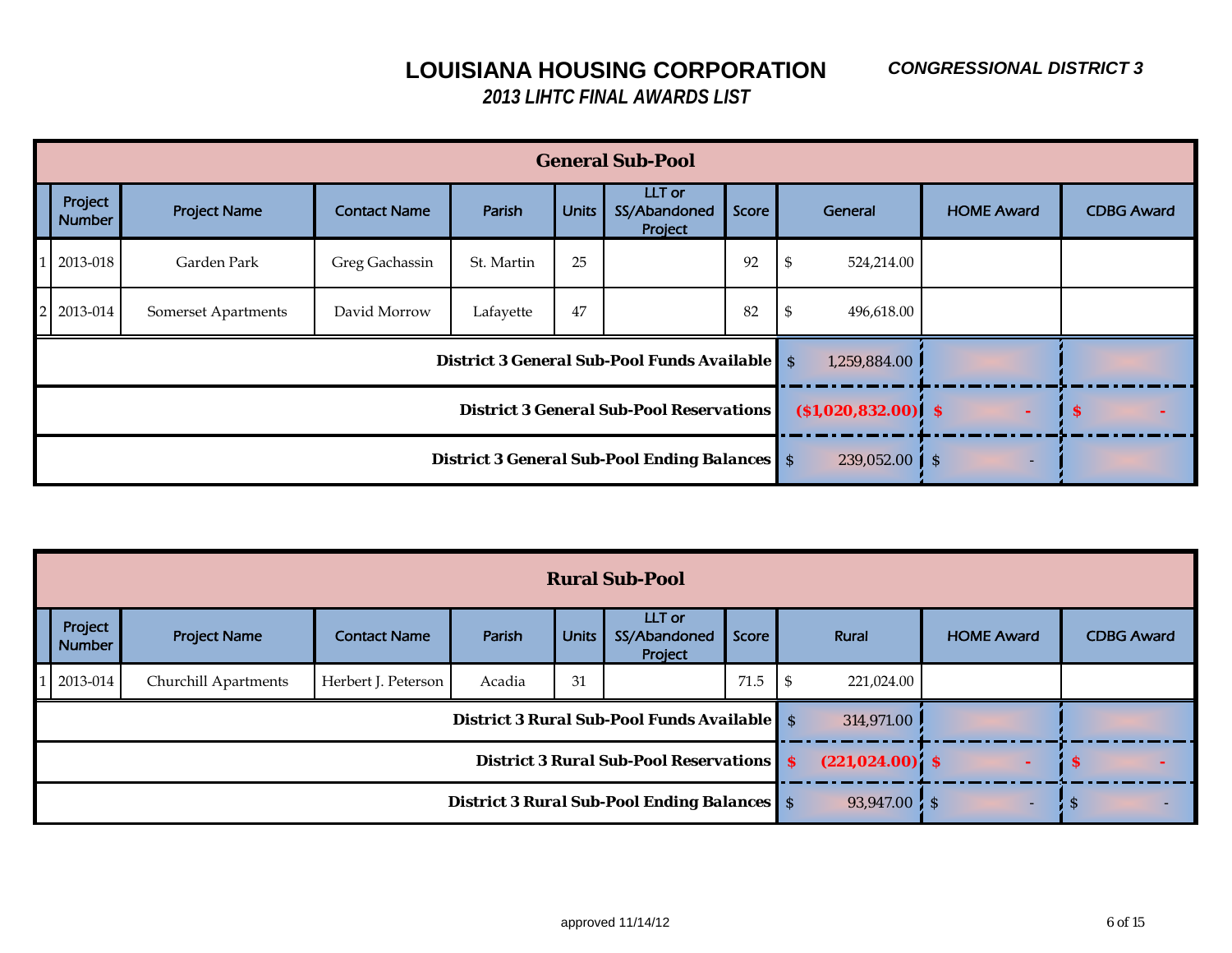|                          |                     |                     |                                                     |                             | <b>Collapsed Statewide (District 3)</b> |       |                                     |                   |                   |
|--------------------------|---------------------|---------------------|-----------------------------------------------------|-----------------------------|-----------------------------------------|-------|-------------------------------------|-------------------|-------------------|
| Project<br><b>Number</b> | <b>Project Name</b> | <b>Contact Name</b> | Parish                                              | <b>Units</b>                | LLT or<br>SS/Abandoned<br>Project       | Score | Collapsed Statewide<br>(District 3) | <b>HOME Award</b> | <b>CDBG Award</b> |
|                          |                     |                     |                                                     |                             |                                         |       |                                     |                   |                   |
|                          |                     |                     |                                                     |                             | <b>District 3 Funds Remaining S</b>     |       | 332,999.00                          |                   |                   |
|                          |                     |                     | <b>District 3 Collapsed Sub-Pool Reservations S</b> | <b>S</b>                    | -S                                      |       |                                     |                   |                   |
|                          |                     |                     | <b>District 3 Ending Balances</b> S                 | 332,999.00 $\frac{1}{5}$ \$ | -                                       | -5    |                                     |                   |                   |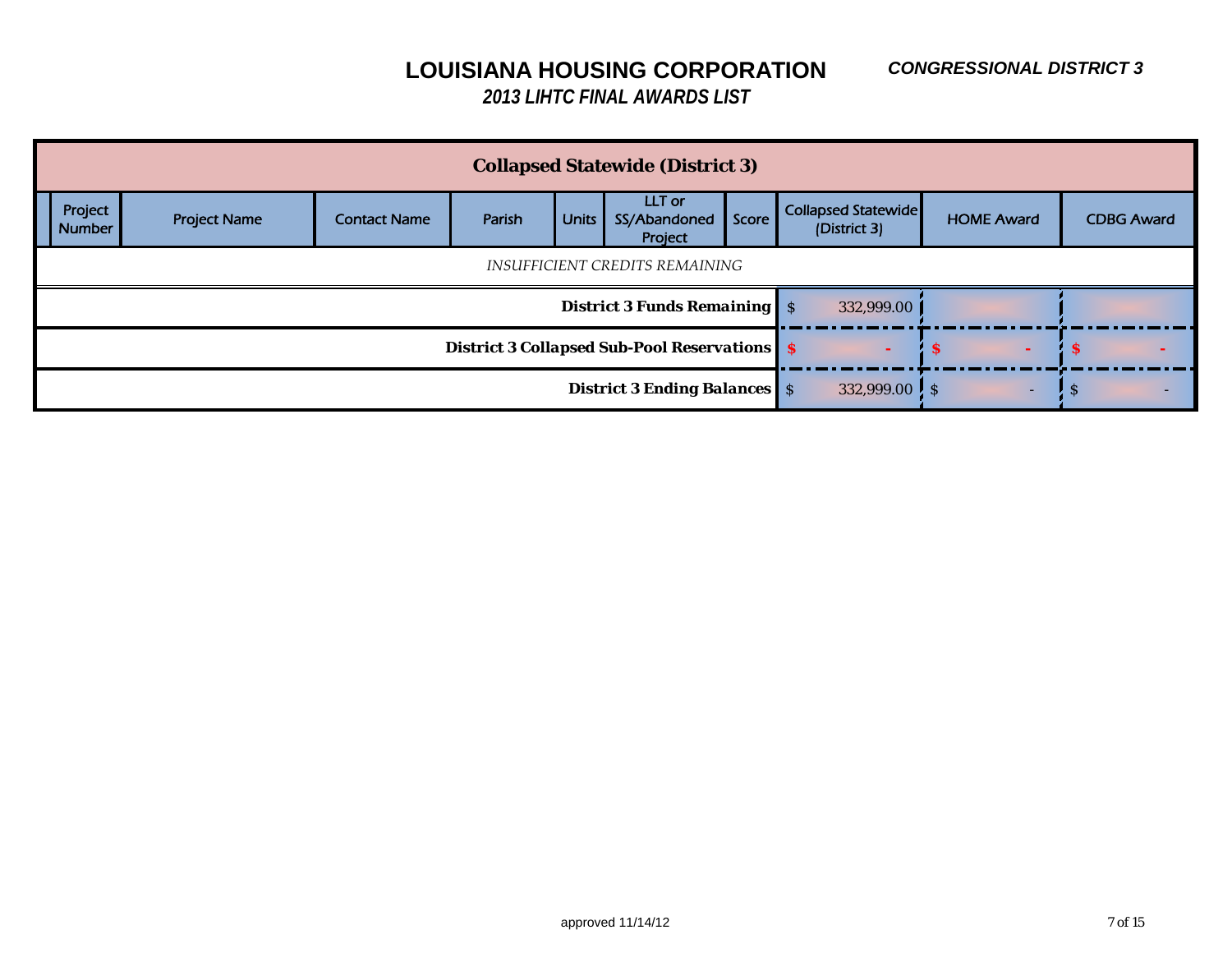|                          |                          |                                                 |                                                      |                   | <b>General Sub-Pool</b>                              |                           |                       |                   |  |                   |
|--------------------------|--------------------------|-------------------------------------------------|------------------------------------------------------|-------------------|------------------------------------------------------|---------------------------|-----------------------|-------------------|--|-------------------|
| Project<br><b>Number</b> | <b>Project Name</b>      | <b>Contact Name</b>                             | Parish                                               | <b>Units</b>      | LLT or<br>SS/Abandoned<br>Project                    | Score                     | General               | <b>HOME Award</b> |  | <b>CDBG Award</b> |
| 2013-033                 | Arcadia Village Subd.    | Patrick Temple                                  | Bienville                                            | 34                |                                                      | 85                        | \$<br>$600,000.00$ \$ | 750,000.00        |  |                   |
| 2013-032                 | Renaissance at Allendale | Richard Herrington                              | Caddo                                                | 40                |                                                      | 80.5                      | \$<br>573,806.00 \$   | 618,645.00        |  |                   |
|                          |                          |                                                 |                                                      |                   | <b>District 4 General Sub-Pool Funds Available</b> S |                           | 1,259,884.00          |                   |  |                   |
|                          |                          | <b>District 4 General Sub-Pool Reservations</b> | ( \$1,173,806.00)                                    | ( \$1,368,645.00) |                                                      | \$0.00                    |                       |                   |  |                   |
|                          |                          |                                                 | <b>District 4 General Sub-Pool Ending Balances</b> S | 86,078.00         |                                                      | $\boldsymbol{\mathsf{S}}$ |                       |                   |  |                   |

|                          |                             |                                |                                                 |                                                    | <b>Rural Sub-Pool</b>                              |               |            |                   |                   |
|--------------------------|-----------------------------|--------------------------------|-------------------------------------------------|----------------------------------------------------|----------------------------------------------------|---------------|------------|-------------------|-------------------|
| Project<br><b>Number</b> | <b>Project Name</b>         | <b>Contact Name</b>            | Parish                                          | <b>Units</b>                                       | LLT or<br>SS/Abandoned<br>Project                  | Score         | Rural      | <b>HOME Award</b> | <b>CDBG Award</b> |
| 2013-015                 | <b>Brentwood Apartments</b> | Herbert J. Peterson St. Landry |                                                 | 31                                                 |                                                    | 76            | 217,904.00 |                   |                   |
|                          |                             |                                |                                                 |                                                    | <b>District 4 Rural Sub-Pool Funds Available</b> S |               | 314,971.00 |                   |                   |
|                          |                             |                                | <b>District 4 Rural Sub-Pool Reservations S</b> | $(217,904.00)$ \$                                  |                                                    | -S            |            |                   |                   |
|                          |                             |                                |                                                 | <b>District 4 Rural Sub-Pool Ending Balances</b> S |                                                    | $97,067.00$ S | ۰.         | -S                |                   |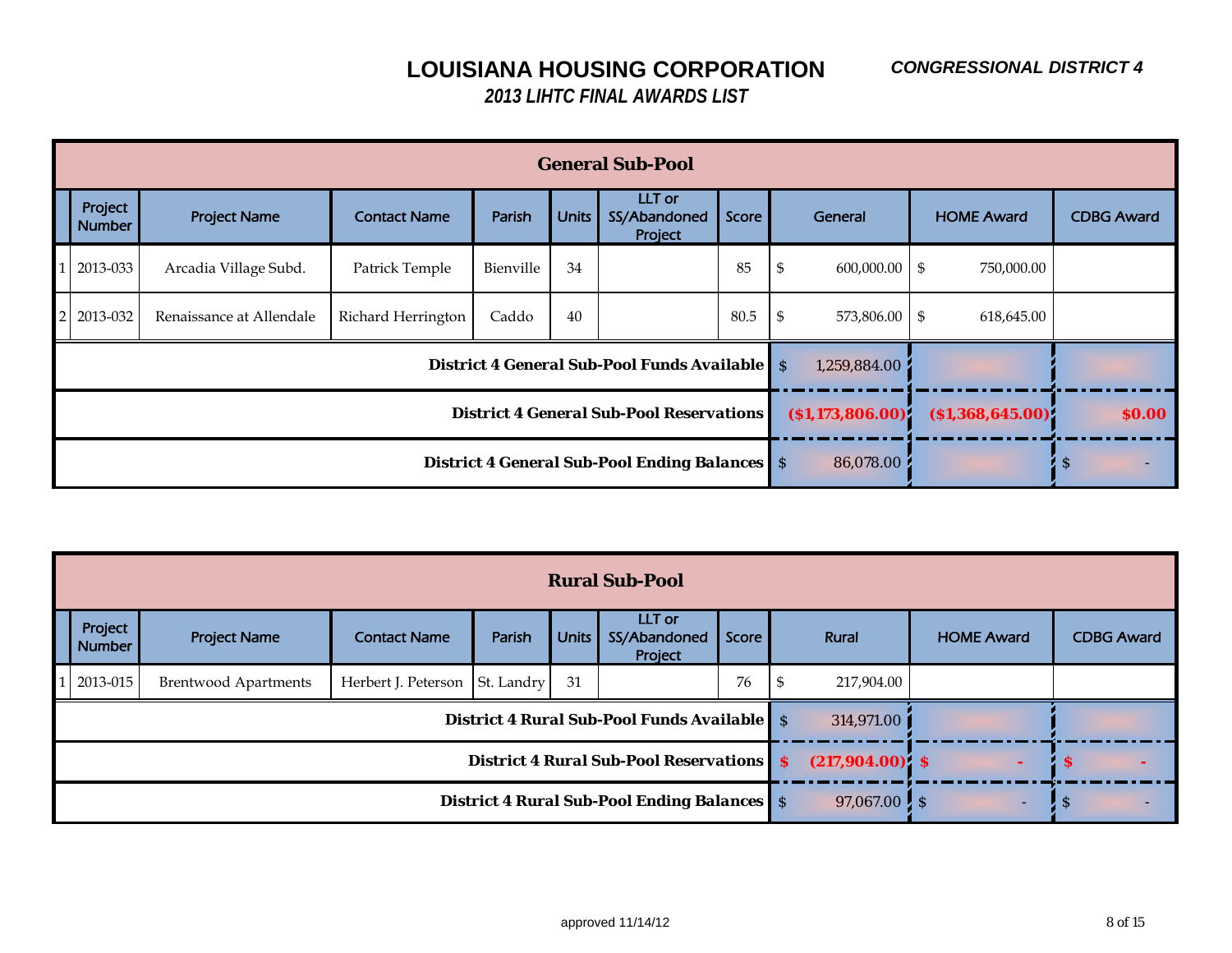|                          | <b>Collapsed Statewide (District 4)</b>                |                     |        |              |                                     |       |                                               |  |                   |          |                   |  |  |
|--------------------------|--------------------------------------------------------|---------------------|--------|--------------|-------------------------------------|-------|-----------------------------------------------|--|-------------------|----------|-------------------|--|--|
| Project<br><b>Number</b> | <b>Project Name</b>                                    | <b>Contact Name</b> | Parish | <b>Units</b> | LLT or<br>SS/Abandoned<br>Project   | Score | Collapsed<br><b>Statewide (District</b><br>41 |  | <b>HOME Award</b> |          | <b>CDBG Award</b> |  |  |
|                          | INSUFFICIENT CREDITS REMAINING                         |                     |        |              |                                     |       |                                               |  |                   |          |                   |  |  |
|                          |                                                        |                     |        |              | <b>District 4 Funds Remaining S</b> |       | 183,145.00                                    |  |                   |          |                   |  |  |
|                          | <b>District 4 Collapsed Sub-Pool Reservations   \$</b> |                     |        |              |                                     |       |                                               |  |                   | <b>S</b> |                   |  |  |
|                          | <b>District 4 Ending Balances</b> S                    |                     |        |              |                                     |       |                                               |  |                   | -S       |                   |  |  |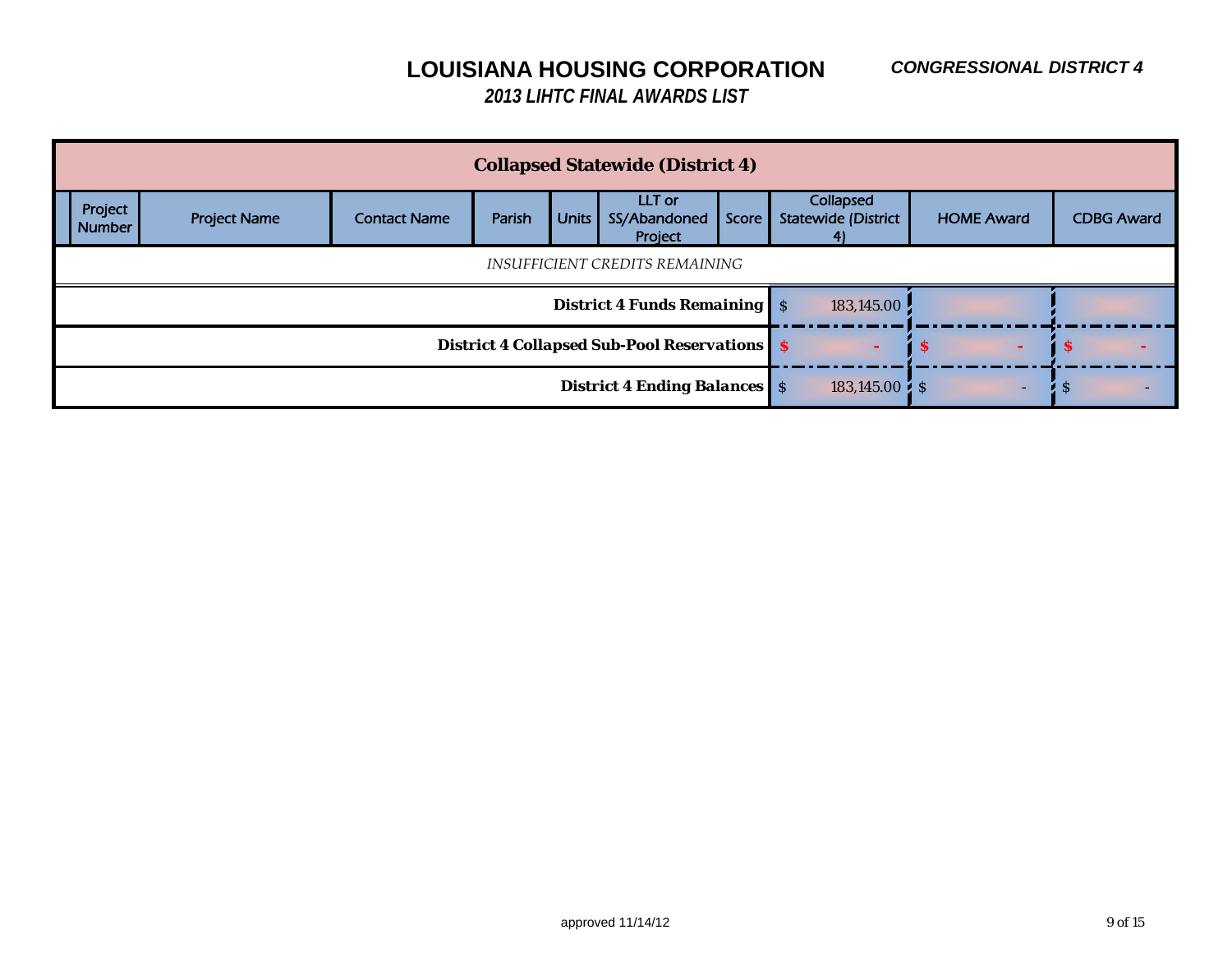#### *CONGRESSIONAL DISTRICT 5*

## **LOUISIANA HOUSING CORPORATION**

| <b>General Sub-Pool</b>  |                     |                     |                                                                      |              |                                   |       |                        |  |                   |                   |  |  |
|--------------------------|---------------------|---------------------|----------------------------------------------------------------------|--------------|-----------------------------------|-------|------------------------|--|-------------------|-------------------|--|--|
| Project<br><b>Number</b> | <b>Project Name</b> | <b>Contact Name</b> | Parish                                                               | <b>Units</b> | LLT or<br>SS/Abandoned<br>Project | Score | General                |  | <b>HOME Award</b> | <b>CDBG Award</b> |  |  |
| 2013-016                 | South Point         | James Freeman       | Morehouse                                                            | 27           |                                   | 97    | $567,000.00$ \$<br>-\$ |  | 350,000.00        |                   |  |  |
| 2 2013-020               | Elm Street Village  | Jeremy Mears        | Madison                                                              | 34           |                                   | 93    | \$<br>$600,000.00$ \$  |  | 500,000.00        |                   |  |  |
|                          |                     |                     | <b>District 5 General Sub-Pool Funds Available</b> S<br>1,259,884.00 |              |                                   |       |                        |  |                   |                   |  |  |
|                          |                     |                     | District 5 General Sub-Pool Reservations   \$ (1,167,000.00) \$      |              | $(850,000.00)$ \$                 |       |                        |  |                   |                   |  |  |
|                          |                     |                     | <b>District 5 General Sub-Pool Ending Balances</b> S<br>92,884.00    |              |                                   | S     |                        |  |                   |                   |  |  |

| <b>Rural Sub-Pool</b>                              |                     |                     |                                                                  |              |                                   |       |            |                     |                   |  |  |  |  |
|----------------------------------------------------|---------------------|---------------------|------------------------------------------------------------------|--------------|-----------------------------------|-------|------------|---------------------|-------------------|--|--|--|--|
| Project<br><b>Number</b>                           | <b>Project Name</b> | <b>Contact Name</b> | Parish                                                           | <b>Units</b> | LLT or<br>SS/Abandoned<br>Project | Score | Rural      | <b>HOME Award</b>   | <b>CDBG Award</b> |  |  |  |  |
| 2013-047                                           | Marion Manor        | John Huff           | Union                                                            | 32           |                                   | 91    | 260,548.00 |                     |                   |  |  |  |  |
|                                                    |                     |                     | <b>District 5 Rural Sub-Pool Funds Available</b> S<br>314,971.00 |              |                                   |       |            |                     |                   |  |  |  |  |
| <b>District 5 Rural Sub-Pool Reservations S</b>    |                     |                     |                                                                  |              |                                   |       |            | $(260, 548.00)$ \$  | <b>S</b>          |  |  |  |  |
| <b>District 5 Rural Sub-Pool Ending Balances</b> S |                     |                     |                                                                  |              |                                   |       |            | $54,423.00$ S<br>۰. | -S                |  |  |  |  |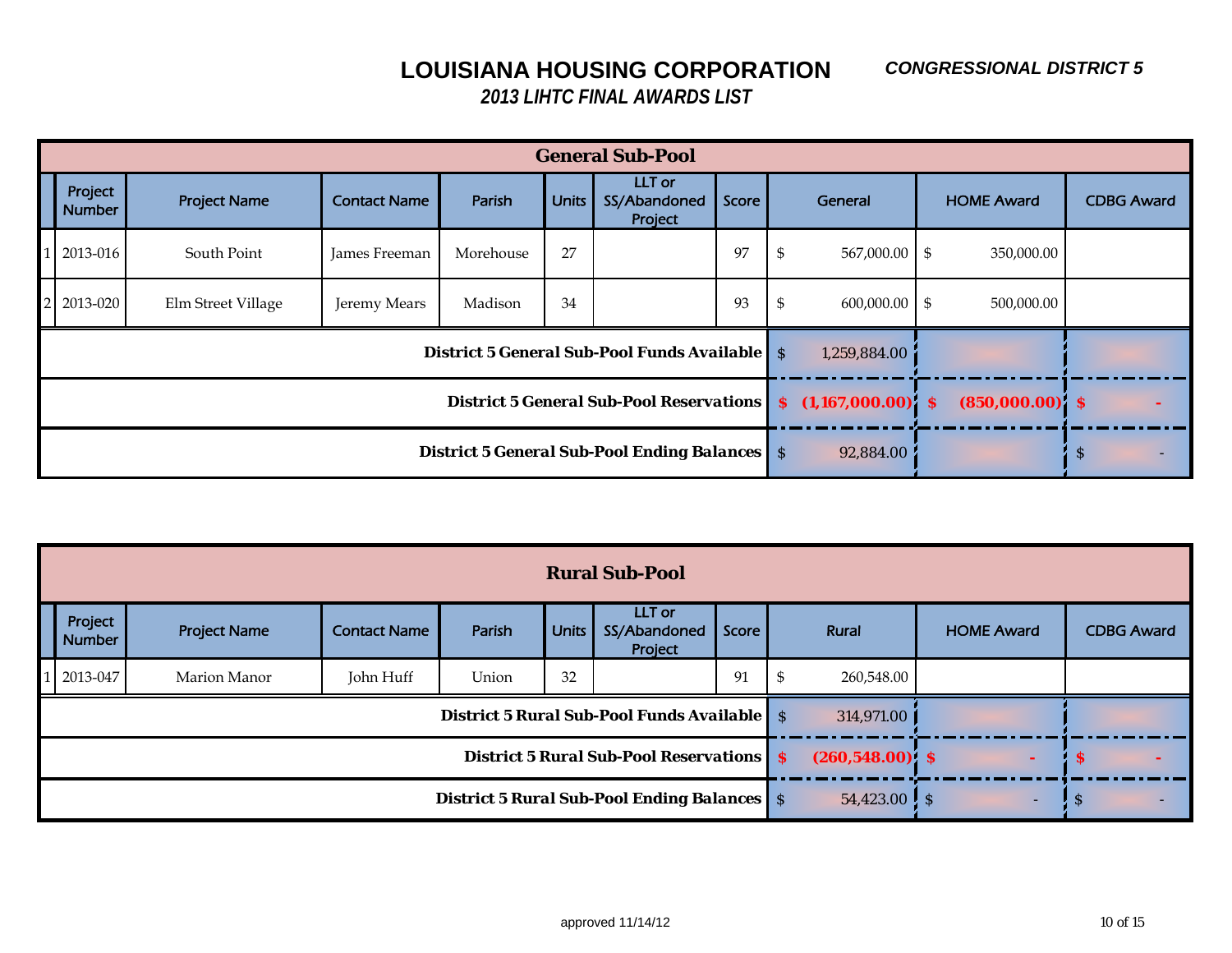|                                | <b>Collapsed Statewide (District 5)</b>             |                     |        |              |                                     |       |                                     |  |                   |   |                   |  |  |
|--------------------------------|-----------------------------------------------------|---------------------|--------|--------------|-------------------------------------|-------|-------------------------------------|--|-------------------|---|-------------------|--|--|
| Project<br><b>Number</b>       | <b>Project Name</b>                                 | <b>Contact Name</b> | Parish | <b>Units</b> | LLT or<br>SS/Abandoned<br>Project   | Score | Collapsed Statewide<br>(District 5) |  | <b>HOME Award</b> |   | <b>CDBG Award</b> |  |  |
| INSUFFICIENT CREDITS REMAINING |                                                     |                     |        |              |                                     |       |                                     |  |                   |   |                   |  |  |
|                                |                                                     |                     |        |              | <b>District 5 Funds Remaining S</b> |       | 147,307.00                          |  |                   |   |                   |  |  |
|                                | <b>District 5 Collapsed Sub-Pool Reservations S</b> |                     |        |              |                                     |       |                                     |  |                   | Ð |                   |  |  |
|                                | <b>District 5 Ending Balances</b> S                 |                     |        |              |                                     |       |                                     |  | ۰                 | Ð |                   |  |  |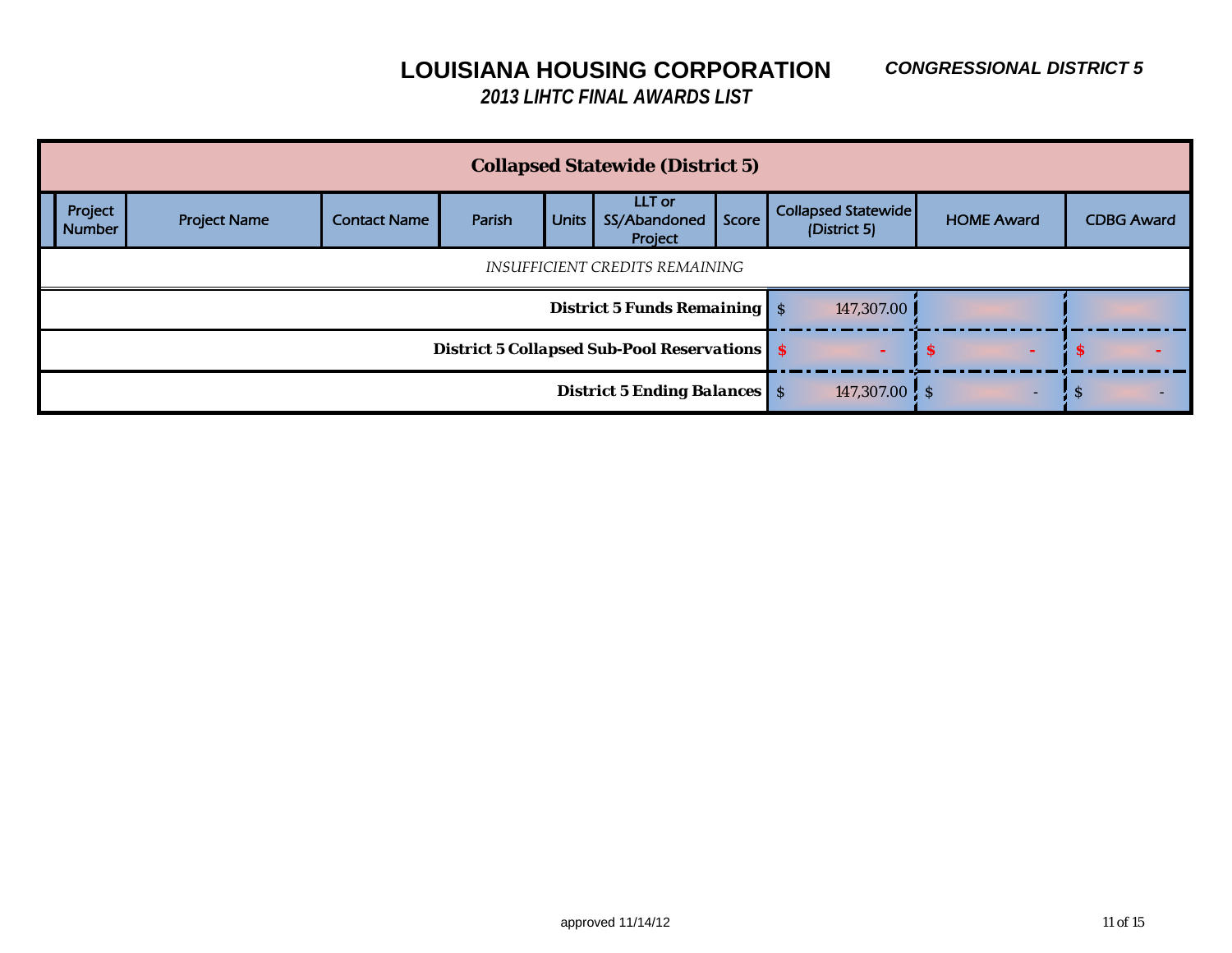| <b>General Sub-Pool</b>                      |                         |                                  |                |              |                                              |       |    |                       |                   |                   |  |  |  |
|----------------------------------------------|-------------------------|----------------------------------|----------------|--------------|----------------------------------------------|-------|----|-----------------------|-------------------|-------------------|--|--|--|
| Project<br><b>Number</b>                     | <b>Project Name</b>     | <b>Contact Name</b>              | Parish         | <b>Units</b> | LLT or<br>SS/Abandoned<br>Project            | Score |    | General               | <b>HOME Award</b> | <b>CDBG Award</b> |  |  |  |
| 2013-011                                     | Roosevelt Terrace       | Richard L. Murray E. Baton Rouge |                | 40           |                                              | 88    | \$ | 600,000.00            |                   |                   |  |  |  |
| 2013-023                                     | <b>Burberry Estates</b> | June Britton                     | E. Baton Rouge | 38           |                                              | 72.5  | \$ | 600,000.00            |                   |                   |  |  |  |
|                                              |                         |                                  |                |              | <b>District 6 Sub-Pool Funds Available</b> S |       |    | 1,259,884.00          |                   |                   |  |  |  |
| <b>District 6 Sub-Pool Reservations</b>      |                         |                                  |                |              |                                              |       |    | $$(1,200,000.00)'$ \$ |                   | -S                |  |  |  |
| <b>District 6 Sub-Pool Ending Balances</b> S |                         |                                  |                |              |                                              |       |    | $59,884.00\%$         | -                 | <sub>S</sub>      |  |  |  |

| <b>Rural Sub-Pool</b>                           |                              |                                                                                   |            |              |                                                    |       |                    |                   |                                |  |  |  |
|-------------------------------------------------|------------------------------|-----------------------------------------------------------------------------------|------------|--------------|----------------------------------------------------|-------|--------------------|-------------------|--------------------------------|--|--|--|
| Project<br><b>Number</b>                        | <b>Project Name</b>          | <b>Contact Name</b>                                                               | Parish     | <b>Units</b> | LLT or<br>SS/Abandoned<br>Project                  | Score | Rural              | <b>HOME Award</b> | <b>CDBG Award</b>              |  |  |  |
| $12013 - 049$                                   | Springfield Manor Apartments | John Huff                                                                         | Livingston | 18           |                                                    | 76    | 147,588.00<br>- \$ |                   |                                |  |  |  |
|                                                 |                              |                                                                                   |            |              | <b>District 6 Rural Sub-Pool Funds Available S</b> |       | 314,971.00         |                   |                                |  |  |  |
| <b>District 6 Rural Sub-Pool Reservations S</b> |                              |                                                                                   |            |              |                                                    |       |                    | $(147,588.00)$ \$ | -S<br>$\overline{\phantom{0}}$ |  |  |  |
|                                                 |                              | <b>District 6 Rural Sub-Pool Ending Balances</b> S<br>167,383.00 $\frac{1}{5}$ \$ | ٠          | -3           |                                                    |       |                    |                   |                                |  |  |  |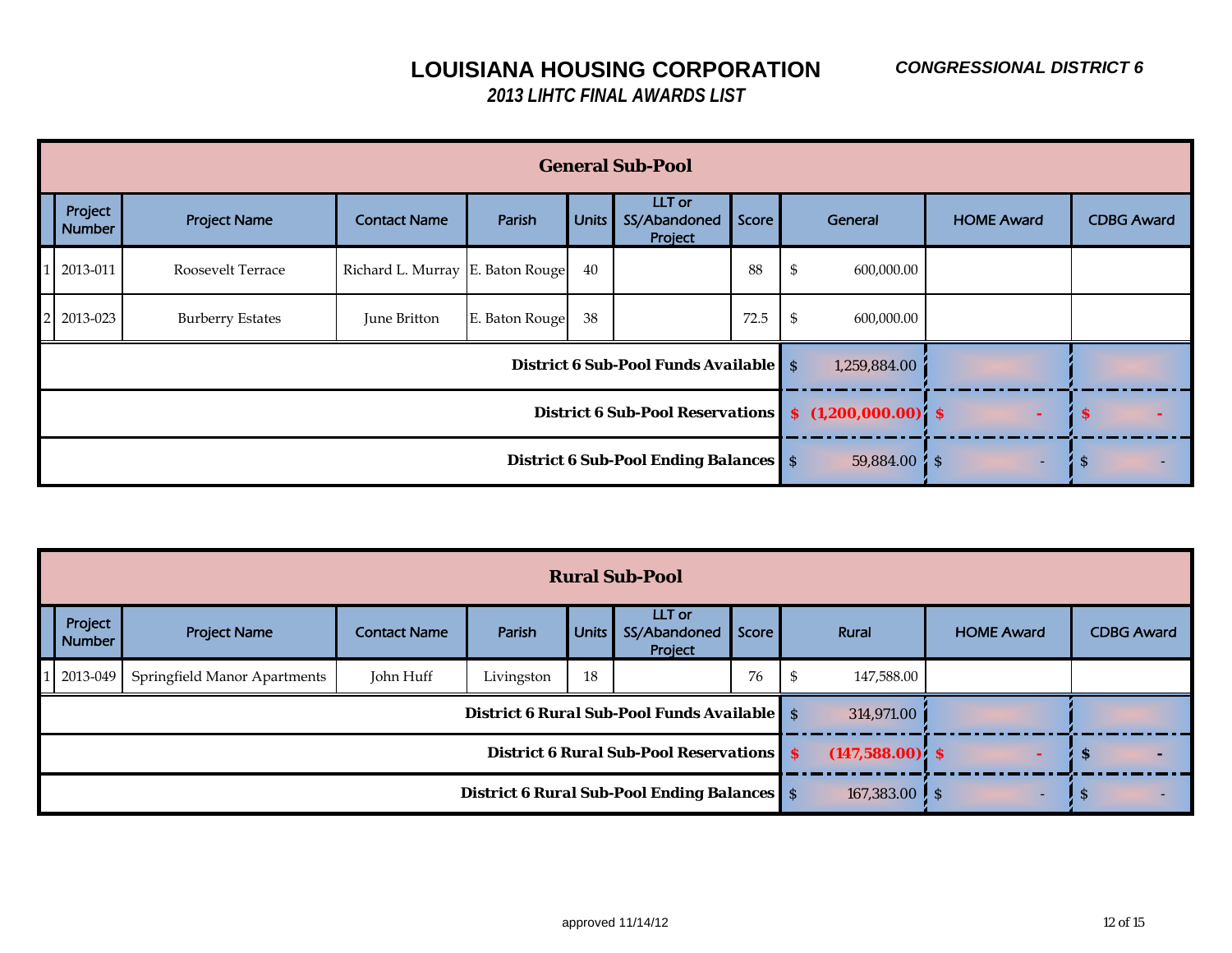|                                                                                                                                                                                                            | <b>Collapsed Statewide (District 6)</b>             |  |  |  |  |                                     |  |            |                     |  |                   |  |  |
|------------------------------------------------------------------------------------------------------------------------------------------------------------------------------------------------------------|-----------------------------------------------------|--|--|--|--|-------------------------------------|--|------------|---------------------|--|-------------------|--|--|
| LLT or<br>Project<br>Collapsed Statewide<br>Score<br><b>Units</b><br>SS/Abandoned<br><b>HOME Award</b><br>Parish<br><b>Project Name</b><br><b>Contact Name</b><br>(District 6)<br><b>Number</b><br>Project |                                                     |  |  |  |  |                                     |  |            |                     |  | <b>CDBG Award</b> |  |  |
|                                                                                                                                                                                                            | INSUFFICIENT CREDITS REMAINING                      |  |  |  |  |                                     |  |            |                     |  |                   |  |  |
|                                                                                                                                                                                                            |                                                     |  |  |  |  | <b>District 6 Funds Remaining S</b> |  | 227,267.00 |                     |  |                   |  |  |
|                                                                                                                                                                                                            | <b>District 6 Collapsed Sub-Pool Reservations S</b> |  |  |  |  |                                     |  |            | w                   |  | -8                |  |  |
|                                                                                                                                                                                                            | <b>District 6 Ending Balances</b> S                 |  |  |  |  |                                     |  |            | $227,267.00 \div S$ |  |                   |  |  |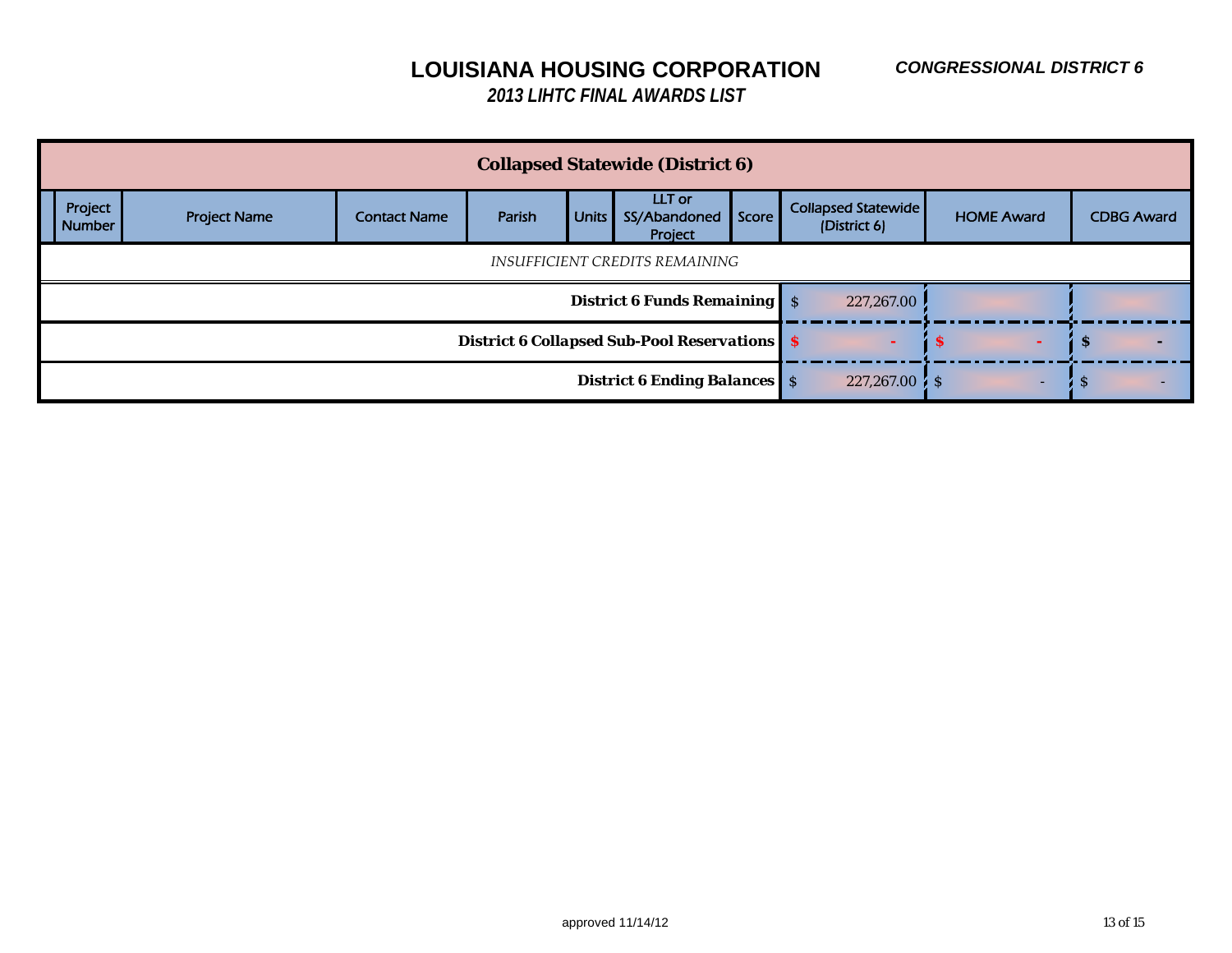| Project<br><b>Number</b> | <b>Project Name</b>                                                                                               | <b>Contact Name</b>                             | Parish            | <b>District</b> | <b>Units</b> | LLT or<br>SS/Abandoned<br>Project | Score |  | <b>LIHTC Award</b> | <b>HOME Award</b> |   | <b>CDBG Award</b> |
|--------------------------|-------------------------------------------------------------------------------------------------------------------|-------------------------------------------------|-------------------|-----------------|--------------|-----------------------------------|-------|--|--------------------|-------------------|---|-------------------|
| 2013-038                 | Iberville Onsite Phase II                                                                                         | Chris Clement                                   | Orleans           |                 | 75           |                                   | 89    |  | 600,000.00         |                   | Æ | 1,000,000.00      |
|                          |                                                                                                                   | S                                               | 7,559,304.00      | 8<br>8<br>B     |              | B<br>8                            |       |  |                    |                   |   |                   |
|                          | Amount Transferred to Collapsed Statewide General Pool from QNP/CHDO & Congressional District General Sub-Pools S |                                                 |                   |                 |              |                                   |       |  | 647,092.00         | Ø.<br>w.<br>e.    |   | Ø<br>8            |
|                          |                                                                                                                   | Collapsed Statewide General Pool Reservations S | $(600,000.00)$ \$ |                 | s            | (1,000,000.00)                    |       |  |                    |                   |   |                   |
|                          | 2013 LIHTC GENERAL ENDING BALANCE                                                                                 |                                                 | 47,092.00         | 8<br>B.         |              |                                   |       |  |                    |                   |   |                   |

|                          |                         |                                                                                                   |                                            | <b>Collapsed Statewide Rural Pool</b> |              |                                   |       |              |                    |                   |                   |
|--------------------------|-------------------------|---------------------------------------------------------------------------------------------------|--------------------------------------------|---------------------------------------|--------------|-----------------------------------|-------|--------------|--------------------|-------------------|-------------------|
| Project<br><b>Number</b> | <b>Project Name</b>     | <b>Contact Name</b>                                                                               | Parish                                     | <b>District</b>                       | <b>Units</b> | LLT or<br>SS/Abandoned<br>Project | Score |              | <b>LIHTC Award</b> | <b>HOME Award</b> | <b>CDBG Award</b> |
| 2013-048                 | Tunica Estates          | John Huff                                                                                         | Avoyelles                                  | 5                                     | 17           |                                   | 87    |              | 147,205.00         |                   |                   |
| 2013-003                 | Cottonwood I Apartments | Murray A. Calhoun                                                                                 | Avoyelles                                  | 5                                     | 24           |                                   | 72    |              | 237,735.00         |                   |                   |
| 2013-007                 | Park Place Apartments   | Kerry Banks                                                                                       | Calcasieu                                  | 3                                     | 32           |                                   | 71    | -56          | 285,760.00         |                   |                   |
| 2013-009                 | Oak Grove Villas        | Kerry Banks                                                                                       | West Carroll                               | 5                                     | 32           |                                   | 70.5  |              | 189,347.00         |                   |                   |
|                          |                         | 2013 LIHTC CEILING TOTAL                                                                          |                                            |                                       |              |                                   |       | $\mathbf{s}$ | 1,889,826.00       |                   |                   |
|                          |                         | Amount Transferred to Collapsed Statewide Pool from QNP/CHDO & Congressional District Sub-Pools S |                                            | 1,042,762.00                          |              | Ŵ                                 |       |              |                    |                   |                   |
|                          |                         |                                                                                                   | Collapsed Statewide Pool Reservations   \$ | $(860, 047.00)$ \$                    |              | s.                                |       |              |                    |                   |                   |
|                          |                         | <b>2013 LIHTC RURAL ENDING BALANCE</b>                                                            | <sub>S</sub>                               | 182,715.00                            |              |                                   |       |              |                    |                   |                   |